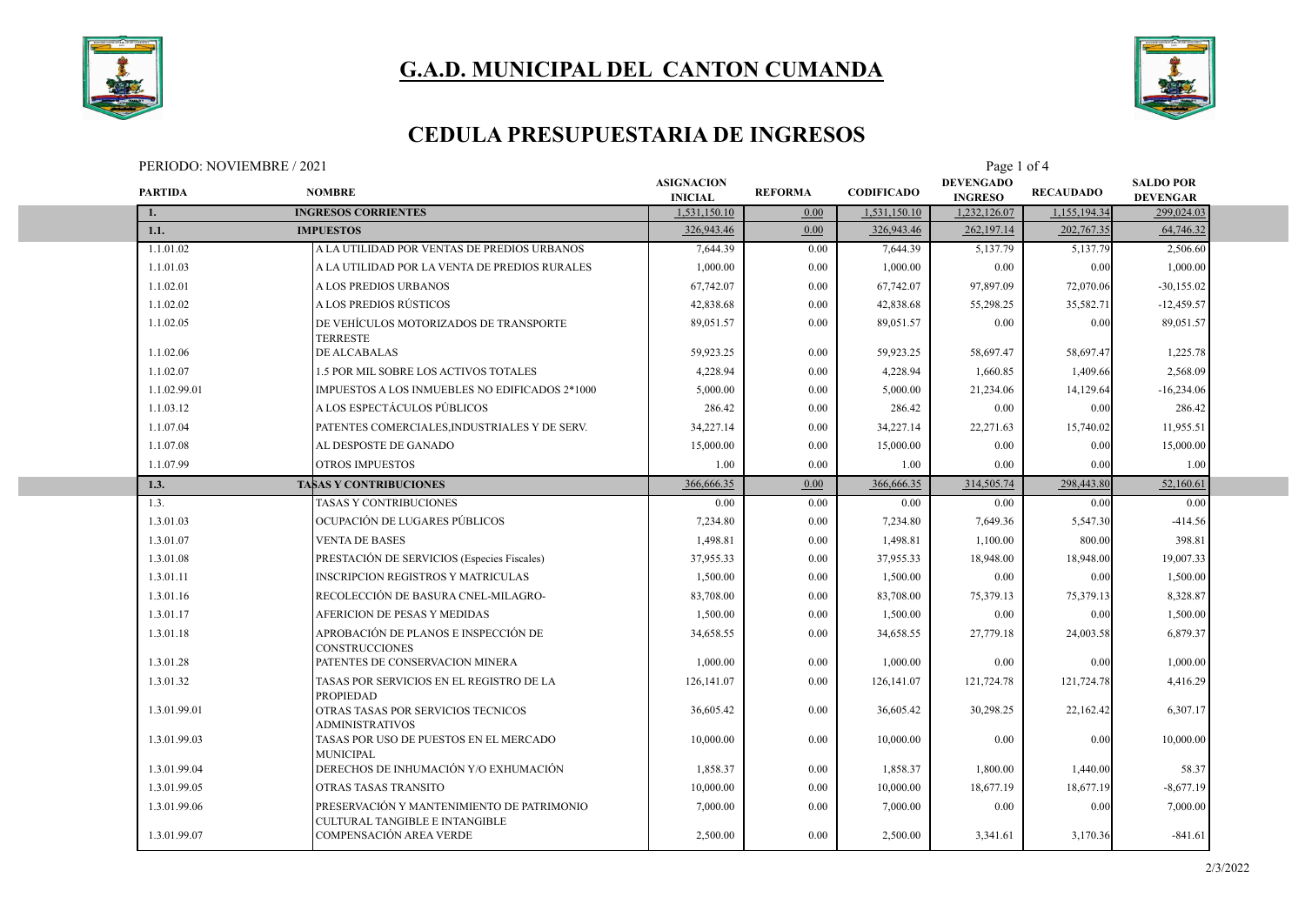



#### **CEDULA PRESUPUESTARIA DE INGRESOS**

PERIODO: NOVIEMBRE / 2021 Page 2 of 4

| <b>PARTIDA</b> | 1 ENIODO. INO VIENIDINE / 2021<br><b>NOMBRE</b>                                                                                                                                                           | <b>ASIGNACION</b><br><b>INICIAL</b> | <b>REFORMA</b> | <b>CODIFICADO</b> | $1$ agu $\angle$ 01 $\pm$<br><b>DEVENGADO</b><br><b>INGRESO</b> | <b>RECAUDADO</b> | <b>SALDO POR</b><br><b>DEVENGAR</b> |  |
|----------------|-----------------------------------------------------------------------------------------------------------------------------------------------------------------------------------------------------------|-------------------------------------|----------------|-------------------|-----------------------------------------------------------------|------------------|-------------------------------------|--|
| 1.3.01.99.08   | <b>OTRAS TASAS</b>                                                                                                                                                                                        | 2,500.00                            | 0.00           | 2,500.00          | 7,808.24                                                        | 6,591.04         | $-5,308.24$                         |  |
| 1.3.03.04      | <b>SECTOR TURISTICO Y HOTELERO</b>                                                                                                                                                                        | 1,000.00                            | 0.00           | 1,000.00          | 0.00                                                            | 0.00             | 1,000.00                            |  |
| 1.3.04.06      | APERTURA PAVIMENTACION ENSANCHE Y<br>CONSTRUCCIÓN DE VIAS DE TODA CLASE                                                                                                                                   | 1.00                                | 0.00           | 1.00              | 0.00                                                            | 0.00             | 1.00                                |  |
| 1.3.04.07      | REPAVIMENTACIÓN URBANA                                                                                                                                                                                    | 1.00                                | 0.00           | 1.00              | 0.00                                                            | 0.00             | 1.00                                |  |
| 1.3.04.08      | ACERAS, BORDILLOS Y CERCAS                                                                                                                                                                                | 1.00                                | 0.00           | 1.00              | 0.00                                                            | 0.00             | 1.00                                |  |
| 1.3.04.09      | ALCANTARILLADO Y CANALIZACIÓN                                                                                                                                                                             | 1.00                                | 0.00           | 1.00              | 0.00                                                            | 0.00             | 1.00                                |  |
| 1.3.04.11      | CONSTRUCCIÓN Y AMPLIACIÓN DE OBRAS Y SISTM.<br><b>AGUA POTABLE</b>                                                                                                                                        | 1.00                                | 0.00           | 1.00              | 0.00                                                            | 0.00             | 1.00                                |  |
| 1.3.04.13      | OBRAS DE REGENERACIÓN URBANA                                                                                                                                                                              | 1.00                                | 0.00           | 1.00              | 0.00                                                            | 0.00             | 1.00                                |  |
| 1.4.           | <b>VENTA DE BIENES Y SERVICIOS</b>                                                                                                                                                                        | 2,500.00                            | 0.00           | 2,500.00          | 0.00                                                            | 0.00             | 2,500.00                            |  |
| 1.4.03.07.01   | TRANSPORTE DE ANIMALES FAENADOS                                                                                                                                                                           | 2,500.00                            | 0.00           | 2,500.00          | 0.00                                                            | 0.00             | 2,500.00                            |  |
| 1.7.           | RENTAS DE INVERSIONES Y MULTAS                                                                                                                                                                            | 67,089.76                           | 0.00           | 67,089.76         | 31,201.76                                                       | 29,761.76        | 35,888.00                           |  |
| 1.7.02.02.01   | ARRENDAMIENTO DE LOCALES EN EL MERCADO                                                                                                                                                                    | 11,736.67                           | 0.00           | 11,736.67         | 10,505.71                                                       | 10,505.71        | 1,230.96                            |  |
| 1.7.02.99.02   | ARRENDAMIENTO DE BÓVEDAS EN EL CEMENTERIO                                                                                                                                                                 | 2,300.86                            | 0.00           | 2,300.86          | 6,000.00                                                        | 4,560.00         | $-3,699.14$                         |  |
| 1.7.02.99.03   | ARRIENDO DE ESTADIO Y OTROS                                                                                                                                                                               | 1,000.00                            | 0.00           | 1,000.00          | 0.00                                                            | 0.00             | 1,000.00                            |  |
| 1.7.03.01      | <b>TRIBUTARIAS</b>                                                                                                                                                                                        | 9,635.82                            | 0.00           | 9,635.82          | 13,249.89                                                       | 13,249.89        | $-3,614.07$                         |  |
| 1.7.03.02      | ORDENANZAS MUNICIPALES                                                                                                                                                                                    | 2,500.00                            | 0.00           | 2,500.00          | 0.00                                                            | 0.00             | 2,500.00                            |  |
| 1.7.04.02      | INFRACCIÓN A ORDENANZAS MUNICIPALES                                                                                                                                                                       | 1,100.99                            | 0.00           | 1,100.99          | 1,106.16                                                        | 1,106.16         | $-5.17$                             |  |
| 1.7.04.04      | INCUMPLIMIENTO DE CONTRATOS                                                                                                                                                                               | 147.76                              | 0.00           | 147.76            | 0.00                                                            | 0.00             | 147.76                              |  |
| 1.7.04.99.01   | OTRAS MULTAS                                                                                                                                                                                              | 1.00                                | $0.00\,$       | 1.00              | 340.00                                                          | 340.00           | $-339.00$                           |  |
| 1.7.04.99.02   | RECARGO POR RETRASO EN EL PROCESO DE<br>MATRICULACIÓN VEHICULAR-PARTICULARES-                                                                                                                             | 36,883.33                           | 0.00           | 36,883.33         | 0.00                                                            | 0.00             | 36,883.33                           |  |
| 1.7.04.99.03   | RECARGO POR RETRASO A LA REVISIÓN SEMESTRAL Y/O<br>MATRICULACIÓN -PÚBLICOS-                                                                                                                               | 1,783.33                            | 0.00           | 1,783.33          | 0.00                                                            | 0.00             | 1,783.33                            |  |
| 1.8.           | TRANSFERENCIAS Y DONACIONES CORRIENTES                                                                                                                                                                    | 751,331.03                          | 0.00           | 751,331.03        | 607,342.88                                                      | 607,342.88       | 143,988.15                          |  |
| 1.8.01.01.02   | AGENCIA NACIONAL DE TRANSITO (ANT)                                                                                                                                                                        | 52,494.95                           | $0.00\,$       | 52,494.95         | 0.00                                                            | 0.00             | 52,494.95                           |  |
| 1.8.04.07      | DE FONDOS AJENOS                                                                                                                                                                                          | 1.00                                | 0.00           | 1.00              | 0.00                                                            | 0.00             | 1.00                                |  |
| 1.8.06.01.01   | TRANSFERENCIAS A GADS POR LEYES Y DECRETOS                                                                                                                                                                | 659,254.68                          | 0.00           | 659.254.68        | 526,045.90                                                      | 526,045.90       | 133,208.78                          |  |
| 1.8.06.43      | DEL PRESUPUESTO GENERAL DEL ESTADO A LOS<br>GOBIERNOS AUTONOMOS DESCENTRALIZADOS<br>METROPOLITANOS Y MUNICIPALES PARA EL EJERCICO<br>DE COMPETENCIA DE TRANSITO, TRANSPORTE<br>TERRESTRE Y SEGURIDAD VIAL | 39,580.40                           | 0.00           | 39,580.40         | 81.296.98                                                       | 81,296.98        | $-41,716.58$                        |  |
| 1.9.           | <b>OTROS INGRESOS</b>                                                                                                                                                                                     | 16,619.50                           | 0.00           | 16,619.50         | 16,878.55                                                       | 16,878.55        | $-259.05$                           |  |
| 1.9.04.01      | <b>COMISIONES</b>                                                                                                                                                                                         | 4,078.76                            | 0.00           | 4,078.76          | 2,728.08                                                        | 2,728.08         | 1,350.68                            |  |
| 1.9.04.99      | OTROS NO ESPECIFICADOS                                                                                                                                                                                    | 12,540.74                           | 0.00           | 12,540.74         | 14,150.47                                                       | 14,150.47        | $-1,609.73$                         |  |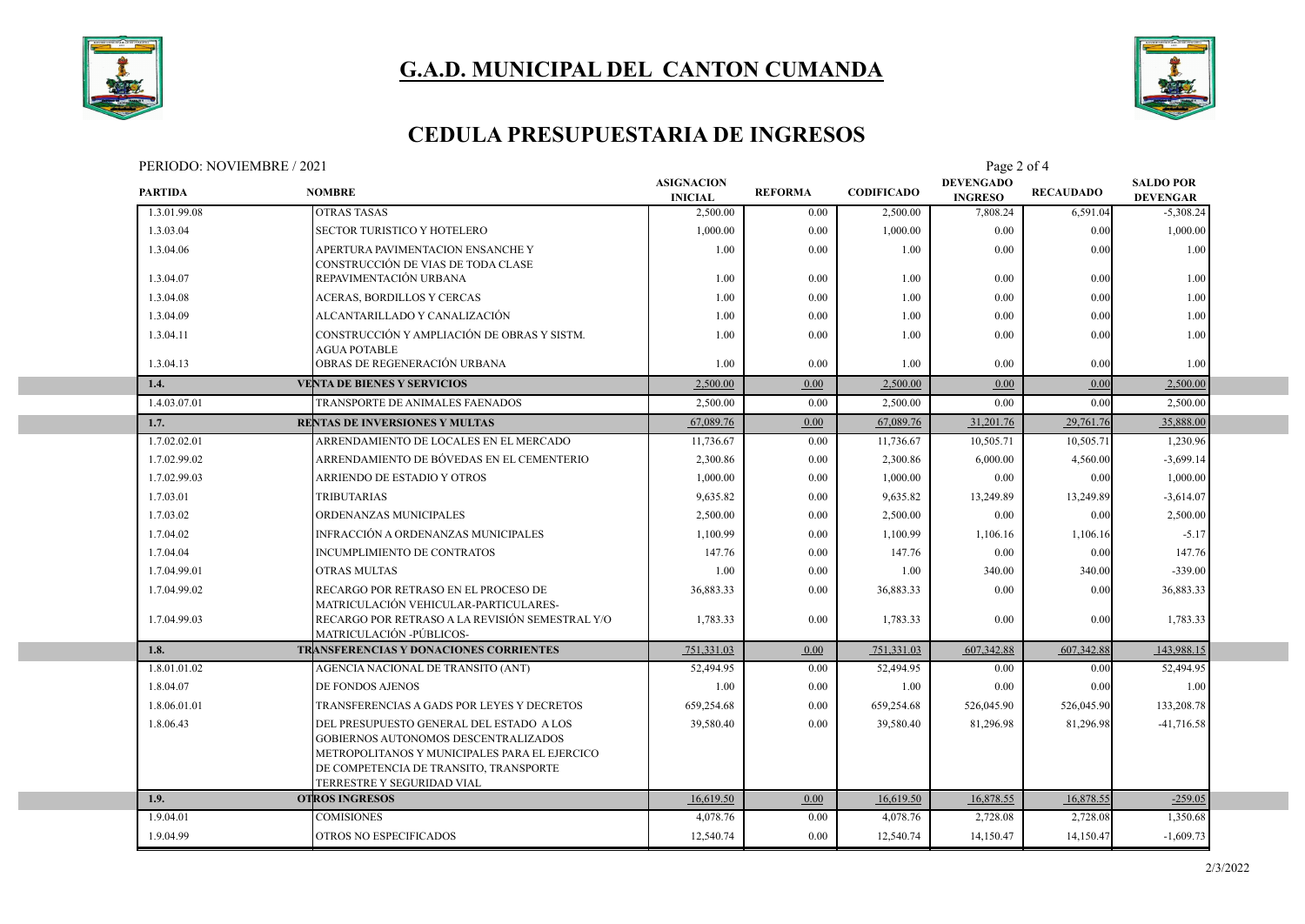



### **CEDULA PRESUPUESTARIA DE INGRESOS**

| PERIODO: NOVIEMBRE / 2021 | Page $\overline{\phantom{a}}$ |
|---------------------------|-------------------------------|
|                           | i ot 4                        |

| <b>PARTIDA</b> | <b>NOMBRE</b>                                                                                                                                                                                                 | <b>ASIGNACION</b><br><b>INICIAL</b> | <b>REFORMA</b> | <b>CODIFICADO</b> | <b>DEVENGADO</b><br><b>INGRESO</b> | <b>RECAUDADO</b> | <b>SALDO POR</b><br><b>DEVENGAR</b> |  |
|----------------|---------------------------------------------------------------------------------------------------------------------------------------------------------------------------------------------------------------|-------------------------------------|----------------|-------------------|------------------------------------|------------------|-------------------------------------|--|
| 2.             | <b>INGRESOS DE CAPITAL</b>                                                                                                                                                                                    | 1,813,245.95                        | 212,337.43     | 2,025,583.38      | 1,470,752.72                       | 1,439,777.85     | 554,830.66                          |  |
| 2.4.           | <b>VENTA DE ACTIVOS NO FINANCIEROS</b>                                                                                                                                                                        | 4,170.55                            | 0.00           | 4,170.55          | 0.00                               | 0.00             | 4,170.55                            |  |
| 2.4.02.99.01   | VENTA DE TERRENOS EN EL CEMENTERIO                                                                                                                                                                            | 3,279.15                            | 0.00           | 3,279.15          | 0.00                               | 0.00             | 3,279.15                            |  |
| 2.4.02.99.02   | VENTA DE TERRENOS MOSTRENCOS                                                                                                                                                                                  | 891.40                              | 0.00           | 891.40            | 0.00                               | 0.00             | 891.40                              |  |
| 2.8.           | TRANSFERENCIAS Y DONACIONES DE CAPITAL E                                                                                                                                                                      | 1,809,075.40                        | 212,337.43     | 2,021,412.83      | 1,470,752.72                       | 1,439,777.85     | 550,660.11                          |  |
|                | <b>INVERSION</b>                                                                                                                                                                                              |                                     |                |                   |                                    |                  |                                     |  |
| 2.8.01.01.02   | MIES IMPLENTACION SERVICIOS ADULTO MAYOR<br>ATENCION DOMICILIARIA                                                                                                                                             | 0.00                                | 21,450.08      | 21,450.08         | 21,450.08                          | 21,450.08        | 0.00                                |  |
| 2.8.01.01.03   | MIES IMPLEMENTACION SERVICIOS ATENCION<br>DOMICILIARIA PERSONAS CON DISCAPACIDAD                                                                                                                              | 0.00                                | 11,509.05      | 11,509.05         | 11,509.05                          | 11,509.05        | 0.00                                |  |
| 2.8.01.01.04   | MIES IMPLEMENTACION DE SERVICIOS ATENCION<br><b>DIURNA</b>                                                                                                                                                    | 0.00                                | 38,323.42      | 38,323.42         | 38,323.42                          | 38,323.42        | 0.00                                |  |
| 2.8.01.01.05   | MIES IMPLEMENTACION DE SERVICIOS CENTRO DE<br>DESARROLLO INFANTIL                                                                                                                                             | 0.00                                | 105,182.74     | 105,182.74        | 105,182.74                         | 105,182.74       | 0.00                                |  |
| 2.8.01.01.06   | MIES IMPLEMENTACION DE SERVICIOS ESPACIOS<br><b>ACTIVOS</b>                                                                                                                                                   | 0.00                                | 8,522.51       | 8,522.51          | 8,522.51                           | 8,522.51         | 0.00                                |  |
| 2.8.01.01.07   | MIES IMPLEMENTACION DE SERVICIOS HOGAR Y<br><b>COMUNIDAD</b>                                                                                                                                                  | 0.00                                | 27,349.63      | 27,349.63         | 27,349.63                          | 27,349.63        | 0.00                                |  |
| 2.8.01.01.08   | AGENCIA NACIONAL DE TRANSITO (ANT)                                                                                                                                                                            | 1.00                                | 0.00           | 1.00              | 0.00                               | 0.00             | 1.00                                |  |
| 2.8.06.01.01   | TRANSFERENCIAS A GADS POR LEYES Y DECRETOS                                                                                                                                                                    | 1,654,041.40                        | 0.00           | 1,654,041.40      | 1,227,440.42                       | 1,227,440.42     | 426,600.98                          |  |
| 2.8.06.54      | DEL PRESUPUESTO GENERAL DEL ESTADO A LOS<br>GOBIERNOS AUTONOMOS DESCENTRALIZADOS<br>METROPOLITANOS Y MUNICIPALES PARA EL EJERCICO<br>DE COMPETENCIA PARA PRESERVAR EL PATRIMONIO<br>ARQUITECTONICO Y CULTURAL | 55,000.00                           | 0.00           | 55,000.00         | 0.00                               | 0.00             | 55,000.00                           |  |
| 2.8.10.02.19   | DEL PRESUPUESTO GENERAL DEL ESTADO A GOBIERNOS<br>AUTONOMOS DESCENTRALIZADOS (RECUPERACION DEL<br>IVA 2021)                                                                                                   | 100,033.00                          | 0.00           | 100,033.00        | 30.974.87                          | 0.00             | 69,058.13                           |  |
| 3.             | <b>INGRESOS DE FINANCIAMIENTO</b>                                                                                                                                                                             | 2,409,521.69                        | 0.00           | 2,409,521.69      | 87,512.73                          | 87,512.73        | 2,322,008.96                        |  |
| 3.7.           | <b>SALDOS DISPONIBLES</b>                                                                                                                                                                                     | 1,738,015.16                        | 0.00           | 1,738,015.16      | 0.00                               | 0.00             | 1,738,015.16                        |  |
| 3.7.01.99.01   | DEL GOBIERNO AUTÓNOMO DESCENTRALIZADO<br>MUNICIPAL DE CUMANDA                                                                                                                                                 | 1,555,964.31                        | 0.00           | 1,555,964.31      | 0.00                               | 0.00             | 1,555,964.31                        |  |
| 3.7.01.99.02   | DEL GOBIERNO AUTÓNOMO DESCENTRALIZADO<br>PROVINCIAL DE CHIMBORAZO (CAMAL MUNICIPAL)                                                                                                                           | 150,000.00                          | 0.00           | 150,000.00        | 0.00                               | 0.00             | 150,000.00                          |  |
| 3.7.01.99.03   | <b>SALDOS BDE DONACION</b>                                                                                                                                                                                    | 32,050.85                           | 0.00           | 32,050.85         | 0.00                               | 0.00             | 32,050.85                           |  |
| 3.8.           | <b>CUENTAS PENDIENTES POR COBRAR</b>                                                                                                                                                                          | 671,506.53                          | 0.00           | 671,506.53        | 87,512.73                          | 87,512.73        | 583,993.80                          |  |
| 3.8.01.01.01   | PRESUPUESTO GENERAL DEL ESTADO - PGE-                                                                                                                                                                         | 35,157.81                           | 0.00           | 35,157.81         | 0.00                               | 0.00             | 35,157.81                           |  |
| 3.8.01.01.02   | <b>CARTERA VENCIDA</b>                                                                                                                                                                                        | 220,678.25                          | 0.00           | 220,678.25        | 45,987.30                          | 45,987.30        | 174,690.95                          |  |
| 3.8.01.01.03   | OTRAS CUENTAS POR COBRAR VARIOS                                                                                                                                                                               | 113,333.60                          | 0.00           | 113,333.60        | 0.00                               | 0.00             | 113,333.60                          |  |
| 3.8.01.01.04   | RECUPERACIÓN IMPUESTO AL VALOR AGREGADO IVA AA                                                                                                                                                                | 108,816.64                          | 0.00           | 108,816.64        | 0.00                               | 0.00             | 108,816.64                          |  |
|                |                                                                                                                                                                                                               |                                     |                |                   |                                    |                  |                                     |  |